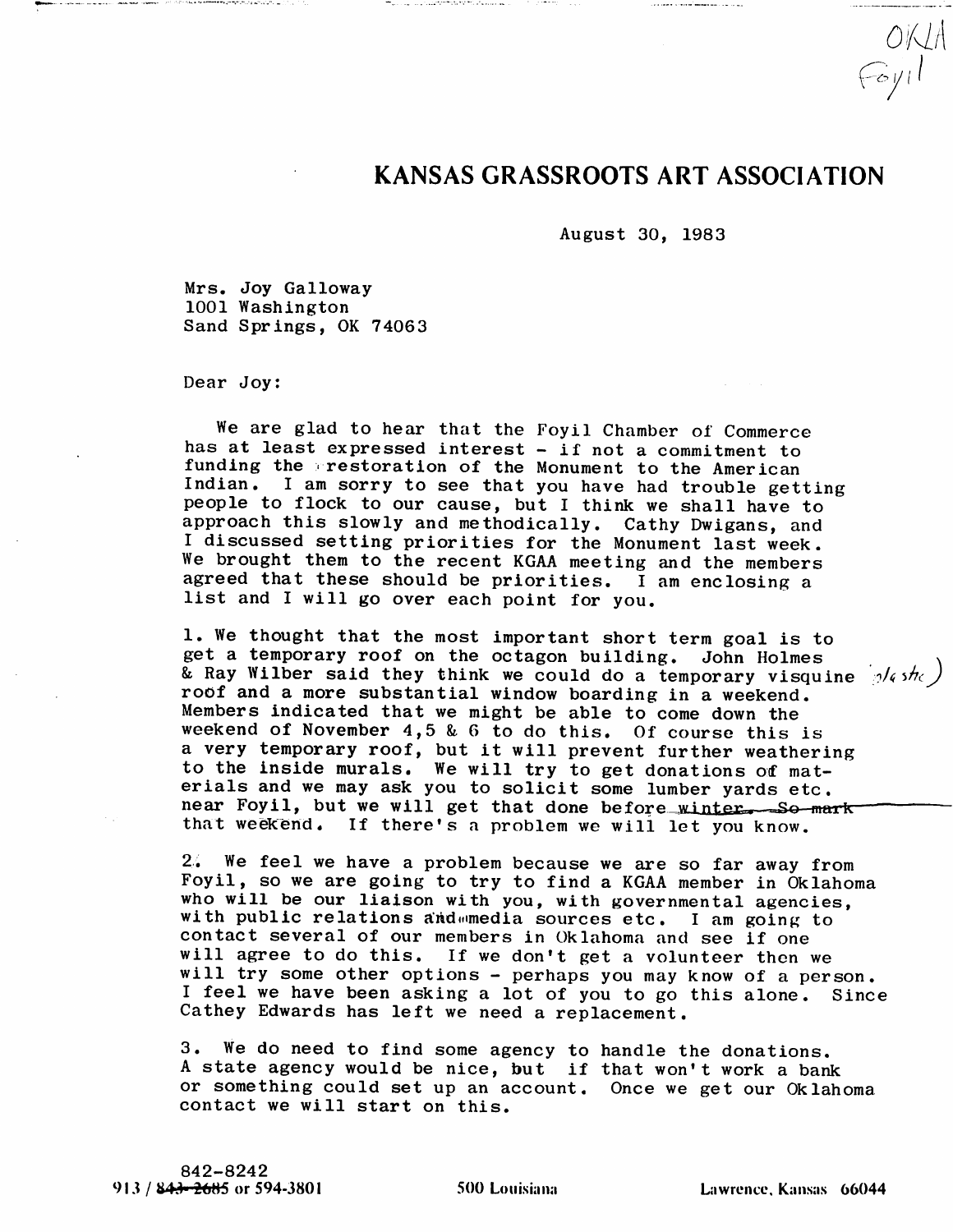Page 2

4. Publicity is important so people know what we are up to. We will try to make a media event out of our November trip. If you have any suggestions as to t.v. stations, radio, magazines, etc. for us to contact near Foyil, Tulsa etc. please let us know.

5. The site should be on the Register. I know it has been<br>proprosed before. (the National Register of Historic Places) proprosed before. (the National Register of Historic Places)<br>It would belp us to know why it was rejected. Do you have th It would help us to know why it was rejected. Do you have the letter or any information on that. We will also contact Mary<br>Ann Anders and see if she has the rejection letter and the Ann Anders and see if she has the rejection fetter and the old application: form. This is where our OKIA noma contact will come in handy since it will involve dealing with the bureaucracy.

6. To do a good preservation job it is necessary to fund a study so architects, preservationists, historians etc. can decide what is the best long term goal. This will probably be relatively inexpensive but will be beyond either of our financial capabilities, so we will have to raise money first. After we have accomplished goals 1-5 we can work on funding a study.

7. The actual long-term preservation of the site will be expensive and is probably several years away. But we have to keep that goal in mind and work towards it in small steps.

If you have any questions about the priorities or any suggestions to add please let us know. We thought it would make the project seem easier to handle if we broke it down in smaller steps.

We will keep you posted as to our progress and we want to keep encouraging you to hang in there. We will probably spend<br>the weekend in November doing a variety of things. The people the weekend in November doing a variety of things. with construction skills will work on the roof, those of us with some skills in dealing with the bureaucracy may go to Oklahoma City and talk to the Historic Preservation people and the Arts Councils, others will want to do some historical research on Ed Galloway and we will want to begin a site plan we can use to plan long term preservation.

I hope it has cooled off down here. It's still 100 up here but it has been raining a little bit. Of course no rain is good news until we get that roof plasticed in.

Sincerely,

Rara Brackman